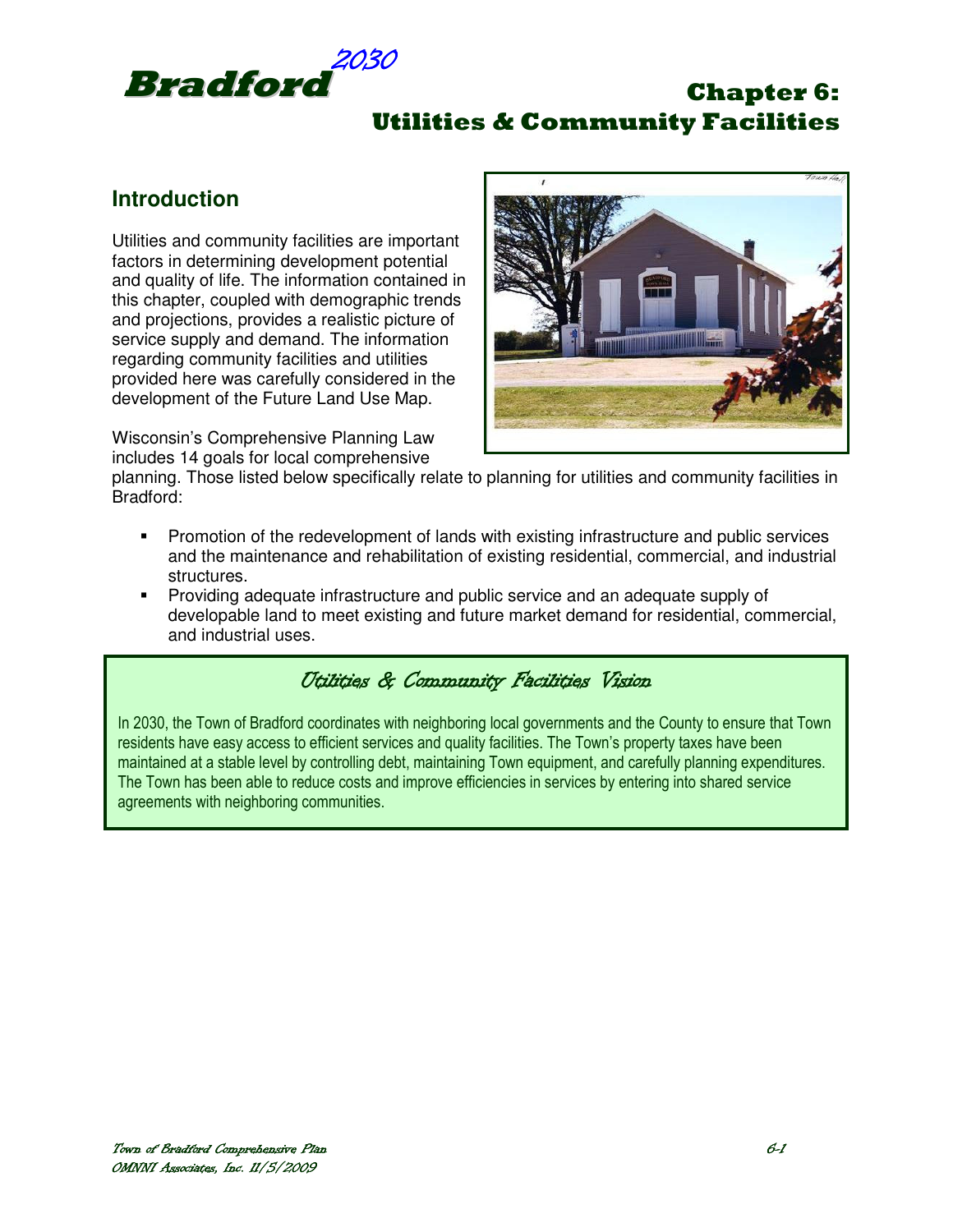

#### **RESIDENT OPINIONS REGARDING COMMUNITY SERVICES**

| Table 20: Community Survey Responses Related to Utilities & Community Facilities. |                          |                                     |                                                             |                                       |                                   |  |
|-----------------------------------------------------------------------------------|--------------------------|-------------------------------------|-------------------------------------------------------------|---------------------------------------|-----------------------------------|--|
|                                                                                   | Very<br><b>Satisfied</b> | <b>Somewhat</b><br><b>Satisfied</b> | <b>Neither</b><br><b>Satisfied or</b><br><b>Unsatisfied</b> | <b>Somewhat</b><br><b>Unsatisfied</b> | <b>Very</b><br><b>Unsatisfied</b> |  |
| <b>Ambulance</b>                                                                  | 51%                      | 17%                                 | 29%                                                         | $2\%$                                 | $1\%$                             |  |
| <b>Fire Protection</b>                                                            | 51%                      | 19%                                 | 25%                                                         | $4\%$                                 | $1\%$                             |  |
| <b>Safety</b>                                                                     | 46%                      | 25%                                 | 23%                                                         | 5%                                    | $1\%$                             |  |
| <b>Snow Removal</b>                                                               | 34%                      | 32%                                 | 7%                                                          | 21%                                   | 6%                                |  |
| <b>Road Maintenance</b>                                                           | 25%                      | 31%                                 | 13%                                                         | 22%                                   | 9%                                |  |
| <b>Road resurfacing</b>                                                           | 21%                      | 26%                                 | 21%                                                         | 21%                                   | 11%                               |  |
| <b>Recycling Service</b>                                                          | 37%                      | 18%                                 | 32%                                                         | 9%                                    | $4\%$                             |  |
| <b>Park &amp; Recreation</b>                                                      | 36%                      | 34%                                 | 26%                                                         | $3\%$                                 | $1\%$                             |  |
| Source: Town of Bradford Community Survey.                                        |                          |                                     |                                                             |                                       |                                   |  |

## **Utilities Inventory: Location, Use & Capacity<sup>1</sup>**

This section documents those utilities provided by the Town, Rock County, neighboring communities, and private providers.

#### **WASTEWATER COLLECTION & TREATMENT**

#### WI Fund Grant

The WI Fund provides financial assistance to homeowners in the rehabilitation or replacement of failing septic systems. The type of septic failure, household income, and state funding determines grant eligibility. For additional information, contact the WI Department of Commerce.

All development in the Township of Bradford is accommodated with private on-site wastewater treatment systems (POWTS). These systems must comply with the state plumbing code (COMM 83), to ensure that on-site systems do not threaten groundwater resources and to keep each permitted system functioning properly over the course of its lifetime. Waste from existing POWTS (primarily septic systems) is trucked to area treatment plants.

The cost of developing a Township-wide municipal wastewater treatment system is not practical given the scattered development located within Bradford. However, clustered, alternative sanitary facilities can provide an environmentally-friendly wastewater treatment system at a fraction of the cost of on-site systems. Options for clustered sanitary systems for future development include re-circulating sand filters, constructed wetlands, and The Living Machine System, among others.

 Re-circulating Sand/Gravel Filters. Re-circulating sand/gravel filters (RS/GF) offer an economically viable, environmentally benign alternative to conventional drain field-based treatment systems. The basic components of a RS/GF system include a septic tank,

<sup>&</sup>lt;sup>1</sup> Much of the information related to existing facilities and services in this chapter was provided by the Town of Bradford Clerk.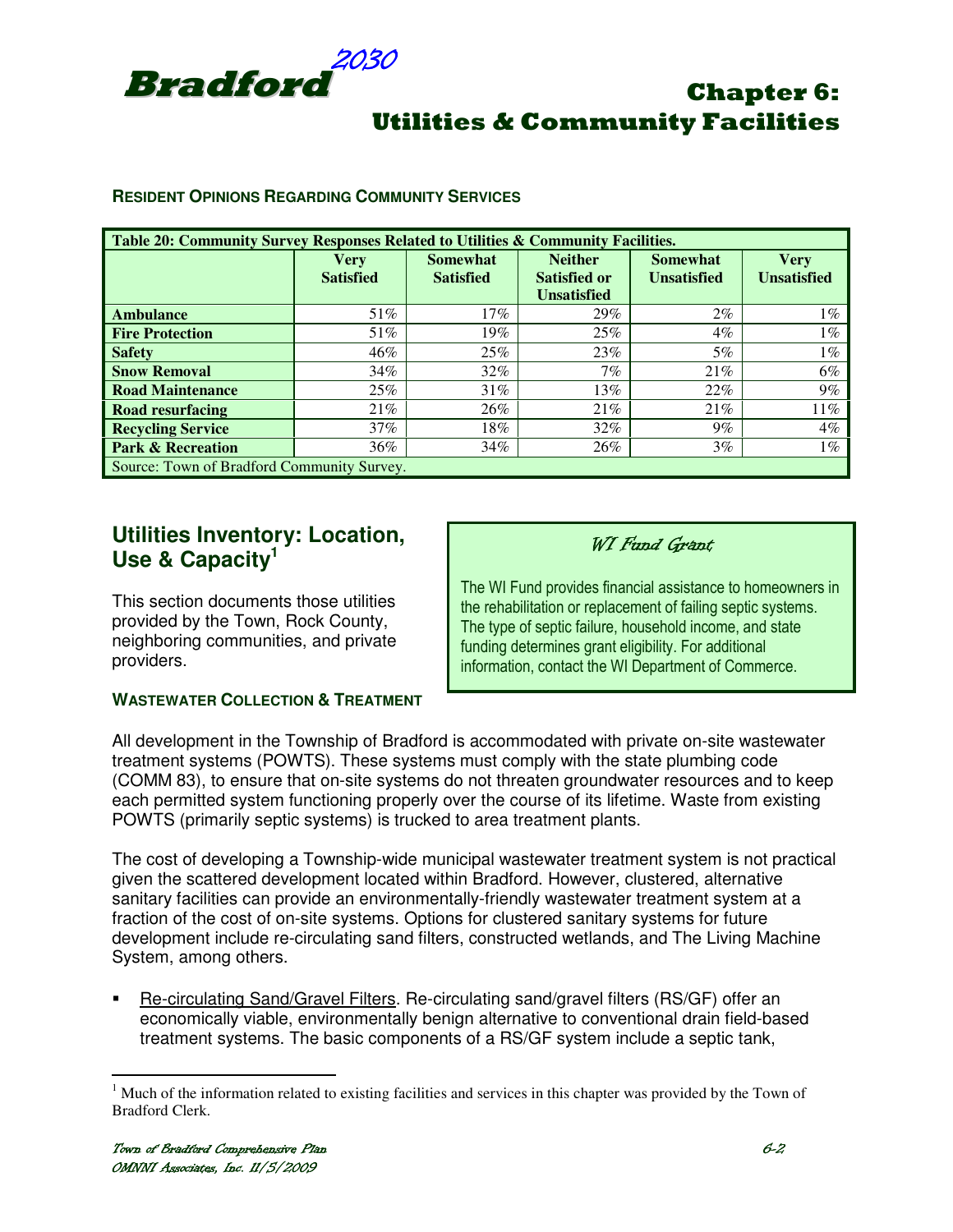

Utilities & Community Facilities

recirculation tank, and sand or gravel filter. Water discharged from the system far exceeds the quality of a conventional system, and at a fraction of the price. RS/GFs have been in use for more than a century and are a permitted alternative to septic tanks and mound systems.

 Constructed Wetlands.Constructed wetlands have been used as effective wastewater treatment systems for more than thirty years. They have become the dominant treatment system for communities in the Minneapolis metropolitan region not served by municipal wastewater treatment. Although there are a variety of wetlandbased systems used to treat effluent, the most common is a sub-surface flow wetland. Sub-surface flow wetlands utilize an anaerobic reactor (septic tank) for pretreatment followed by a forced-bed aeration system and wetland treatment cells. Constructed wetlands are designed to achieve tertiary treatment at a fraction of the cost of a municipal system. They become cost-effective at the small scale when treating effluent from eight or more homes.



Source: ToolBase Services, 2005.



 Living Machines®. Living Machines are a patented wastewater treatment system that is growing in popularity around the world. They entail a linked-system of tanks teeming with live plants, trees, grasses, algae, fish, shrimp, snails and a diversity of microorganisms and bacteria. Each tank is a mini-ecosystem designed to eat or break down waste. The process takes about four days to turn wastewater crystal clear. It is chemical-free, odor-free, and, compared to conventional wastewater treatment, costs less financially and ecologically<sup>2</sup>.



<sup>&</sup>lt;sup>2</sup> SOURCE: *The Living Machine*, Jeff Wolovitz, Penn State Department of Research and Policy, 2000.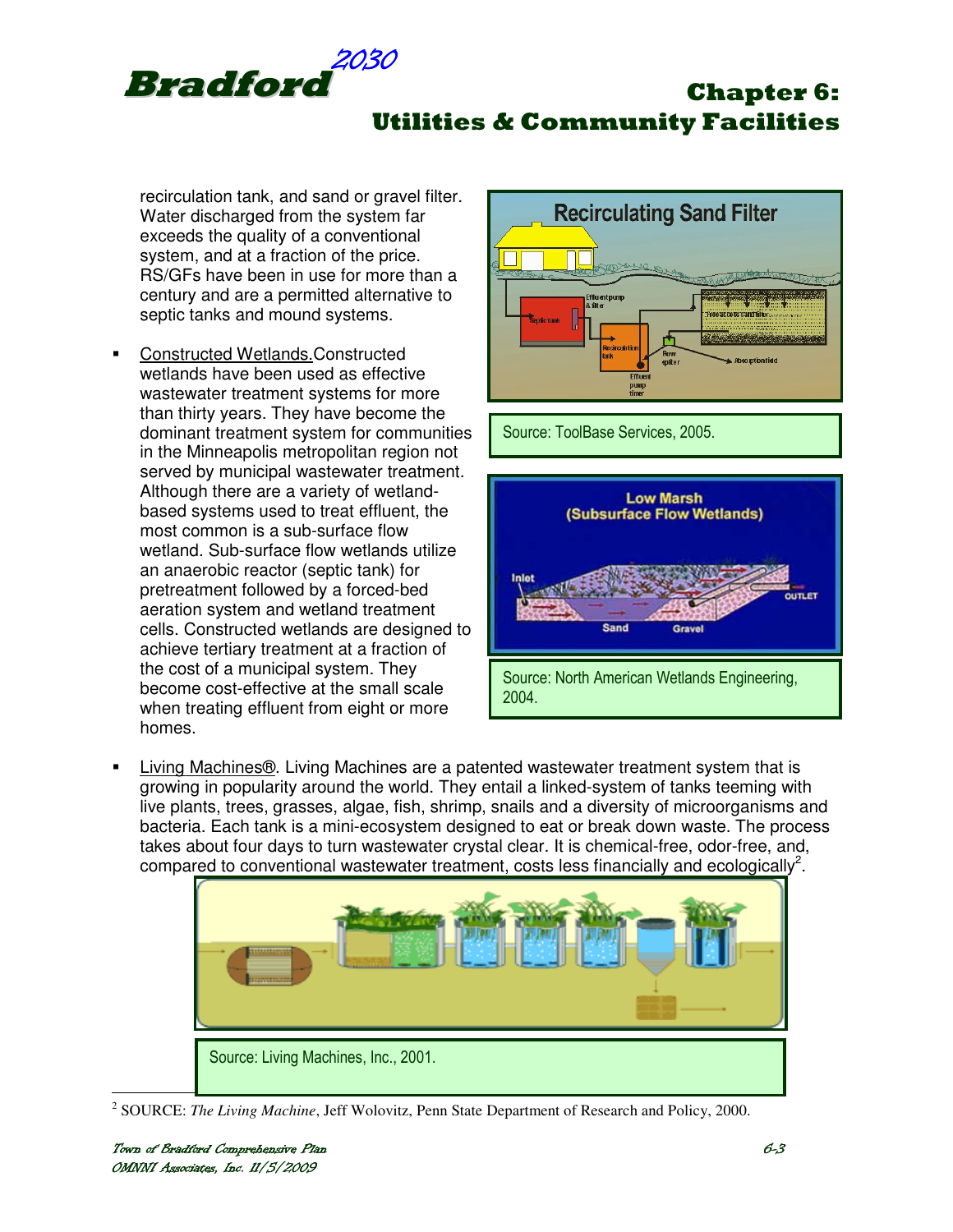

Living Machines are permitted systems and are currently in use at the Conserve School in Land O' Lakes, at Cedar Grove Cheese Factory in Cedar Grove, and at Edgewood College in Madison.

The Town supports the continued use of POWTS, as approved by the Town and County. Based on soil conditions, current and anticipated development densities, state laws governing POWTS and anticipated future technologies in private waste disposal, a municipal sanitary system is not needed for the Town.

### **STORMWATER MANAGEMENT<sup>3</sup>**

The Town of Bradford realizes the need to control storm water drainage, because of various creeks and streams that feed into Turtle Creek. Turtle Creek runs through the town. The Town of Bradford currently has no curb and gutter in place. Currently the County Subdivision and Land Division apply. In the event of development of a residential subdivision in the town consideration will have to be given to such practices.

Open grass lined natural drainage ways slow the flow of stormwater, reduce erosion, filter pollutants, and allow infiltration of groundwater. These grass lined drainage ways are a good way of controlling stormwater in rural areas with small amounts of impervious surface. Given the rural character of Bradford, existing practices will meet most future rural residential development need in this part of Town. However, additional development may require the use of more effective means of stormwater treatment. Bradford will protect surface waters by utilizing:

- Watershed Planning. All watershed planning activities in the Town of Bradford will be coordinated with the Rock County Land Conservation Department to identify, protect, and enhance critical habitat and aquatic corridors in the community.
- Land Conservation Techniques. Land conservation techniques include: conservation subdivisions, setbacks, buffers, land acquisition, and adherence to the development patterns outlined on the Future Land Use Map.
- Riparian Buffers. Riparian buffers are natural areas extending inland from the streambank and are comprised of a blend of trees, grasses, and other plants. Riparian buffers have proven to be the most effective means of reducing runoff to surface waters.
- Site Design Techniques. Effective site design techniques encourage the use of natural landscaping, limit impervious surface, enforce setbacks and buffers, and protect natural resources.
- **Stormwater Best Management Practices (BMP).** Stormwater best management practices seek to reduce stormwater pollutant loads, maintain groundwater recharge and quality, protect stream channels and safely maintain the 100-year floodplain. Successful BMPs

<sup>&</sup>lt;sup>3</sup> For additional information on stormwater management, including descriptions of local watersheds, please refer to *Chapter 7: Agricultural, Natural and Cultural Resources*.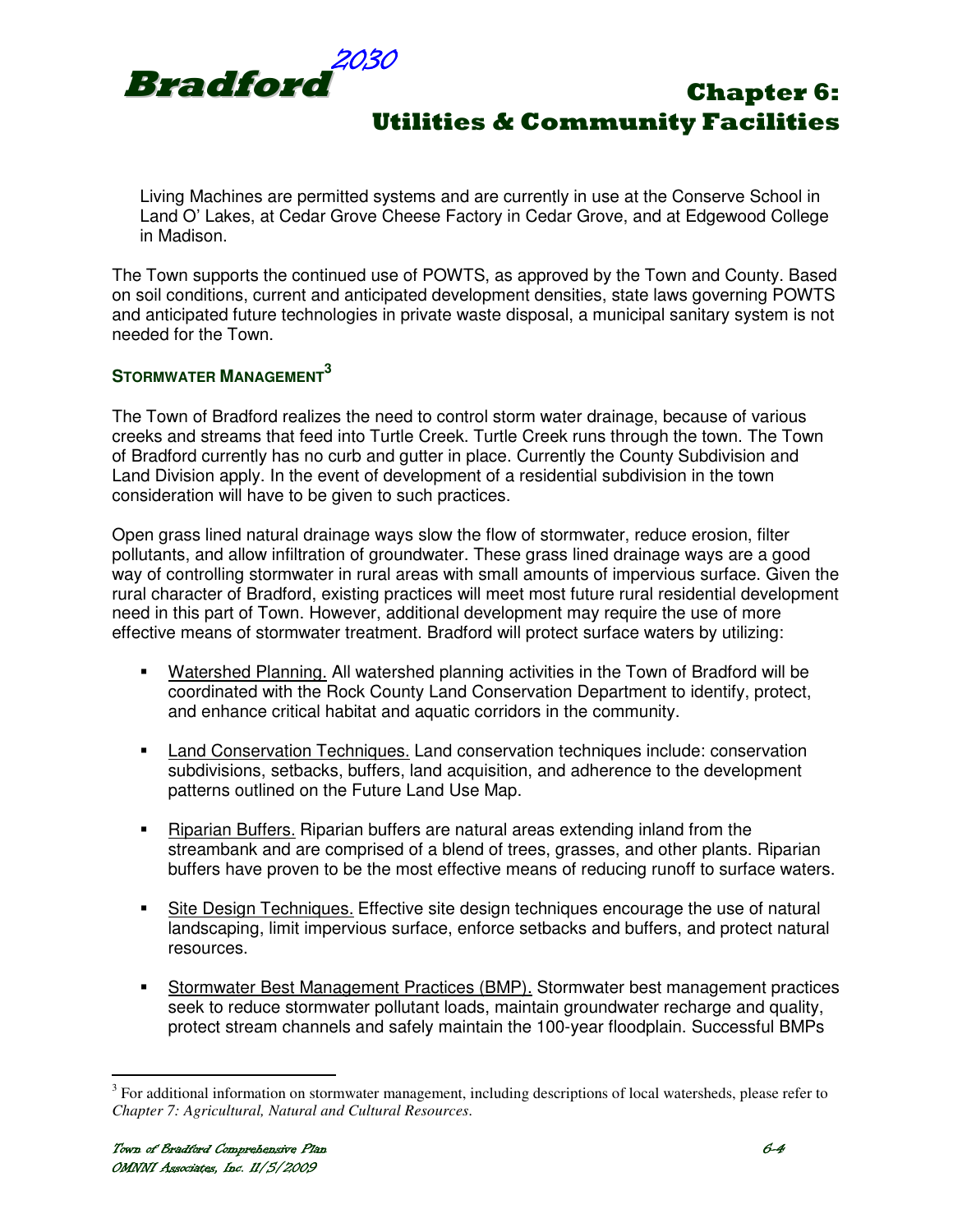

include ponds, wetlands, infiltration areas and filtering systems, and grassed swales, among others.

**Erosion and Sediment Control.** The State of Wisconsin establishes construction site erosion control requirements for development and redevelopment projects in the county. Effective erosion and sediment control measures reduce the amount of time that soil is exposed to the elements.

Given the rate and density of projected future development, existing practices are expected to meet future development needs. However, the Town of Bradford may adopt and enforce its own stormwater management and construction site erosion control ordinance should it choose to do so.

## **WATER SUPPLY<sup>4</sup>**

All of the Bradford residents currently receive water from private wells. The water quality is said to be good with some iron and other mineral deposits.

The cost of well installation can range between \$7,000 and \$17,000 depending on soil conditions, depth-to-groundwater, and casing requirements. Shared and clustered wells, serving a small number of homes, may provide a viable alternative to individual private wells; however, they require effective agreements to address issues related to metering and well placement. In addition, they may lead to disagreements over water usage by the homeowners served by the shared water system. A more effective alternative for new subdivisions may be requiring a community water system. Community wells would serve the entire subdivision and offer the safest and most cost-effective alternative for larger residential development projects (typically 20 or more homes). Additional information about groundwater is provided in Chapter 7: Agricultural, Natural and Cultural Resources.

#### **ELECTRICITY AND NATURAL GAS TRANSMISSION**

The Town of Bradford residents receive their electrical services from either Alliant Energy or Rock Energy Cooperative. Alliant Energy and WE Energies provide some natural gas to residential areas in the town and various other private facilities. Residents who do not have access to natural gas use various other sources of energy from various different companies.

Alliant Energy Corporation (Wisconsin Power and Light) is a growing energy-services provider with both domestic and international operations. Headquartered in Madison, Alliant Energy provides electric, natural gas, water, and steam services to



1.4 million customers in Iowa, Minnesota and Wisconsin. Alliant has no immediate plans to expand the type or level of services offered in Bradford.<sup>5</sup>

<sup>&</sup>lt;sup>4</sup> For additional information on Bradford's water supply, including a description of the geology and underground aquifers, please refer to *Chapter 7: Agricultural, Natural, and Cultural Resources.*

<sup>&</sup>lt;sup>5</sup> Source: Alliant Energy corporate website, 2009.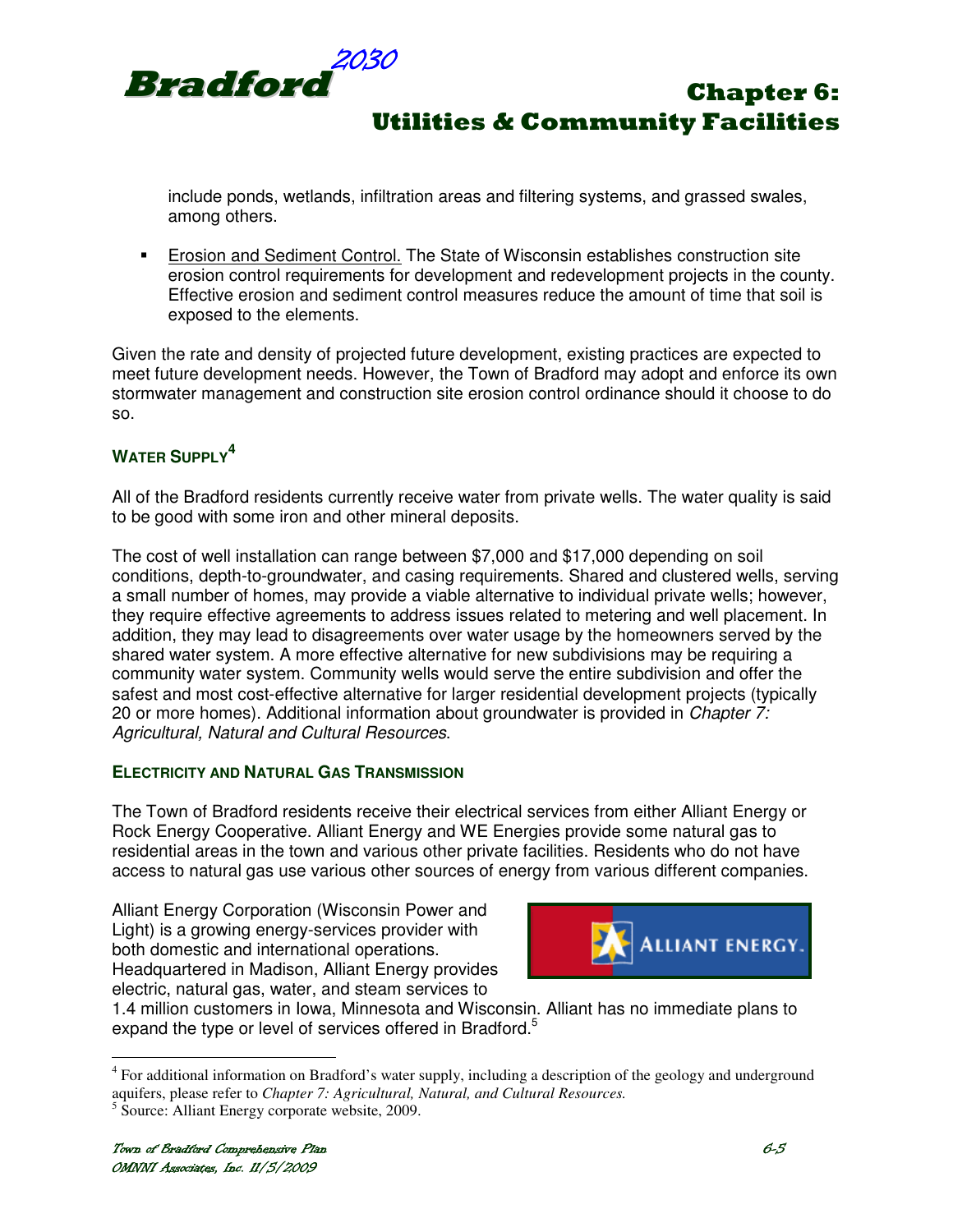

WE Energies is the trade name of Wisconsin Electric Power Co. and Wisconsin Gas LLC, the principal utility subsidiaries of Wisconsin Energy Corporation (WEC). WEC has headquarters are



located in Milwaukee. WE Energies serves more than 1.1 million electric customers in Wisconsin and Michigan's Upper Peninsula and more than one million natural gas customers in Wisconsin.<sup>6</sup>

#### **ALTERNATIVE ENERGY SOURCES**

At this time there are no alternative energy source providers located in Bradford, however, a percentage of Alliant and WE Energies production capacity is generated by wind power. Additional information related to wind energy is provided later in this chapter.

#### **LOCAL PARK AND RECREATION FACILITIES**

The Town of Bradford has a county park, Carver Roehl Park and DNR public lands. There is also a golf course in the town. Carver Roehl Park is 52.34 acres in size and includes hiking and cross-country ski trails, a shelter with electricity, play apparatus, and picnic facilities. There are various other parks and facilities in nearby towns and cities. Opportunities for future park development, including potential funding for land acquisition, are provided later in this chapter.



#### **COMMUNICATION FACILITIES**

Access to communication facilities is very important in the modern economy. Several communication companies provide service to Bradford. The quality of communication services depends on the capacity of the network (wires, fiber optics, towers, etc.) serving the Town.

- Local and Long Distance Telephone Service. MCI, Verizon, AT&T, US Cellular, and Sprint provide telephone service in the community.
- Internet. Internet services in Bradford are provided by T6 Broadband, Verizon, and other DSL providers in addition to various satellite services dial-up connections.
- Newspapers. The Clinton Topper, Janesville Gazette, Beloit Daily News, and the Wisconsin State Journal Courier are the most frequently read daily newspapers in Bradford.

<sup>6</sup> Source: WE Energies corporate website, 2009.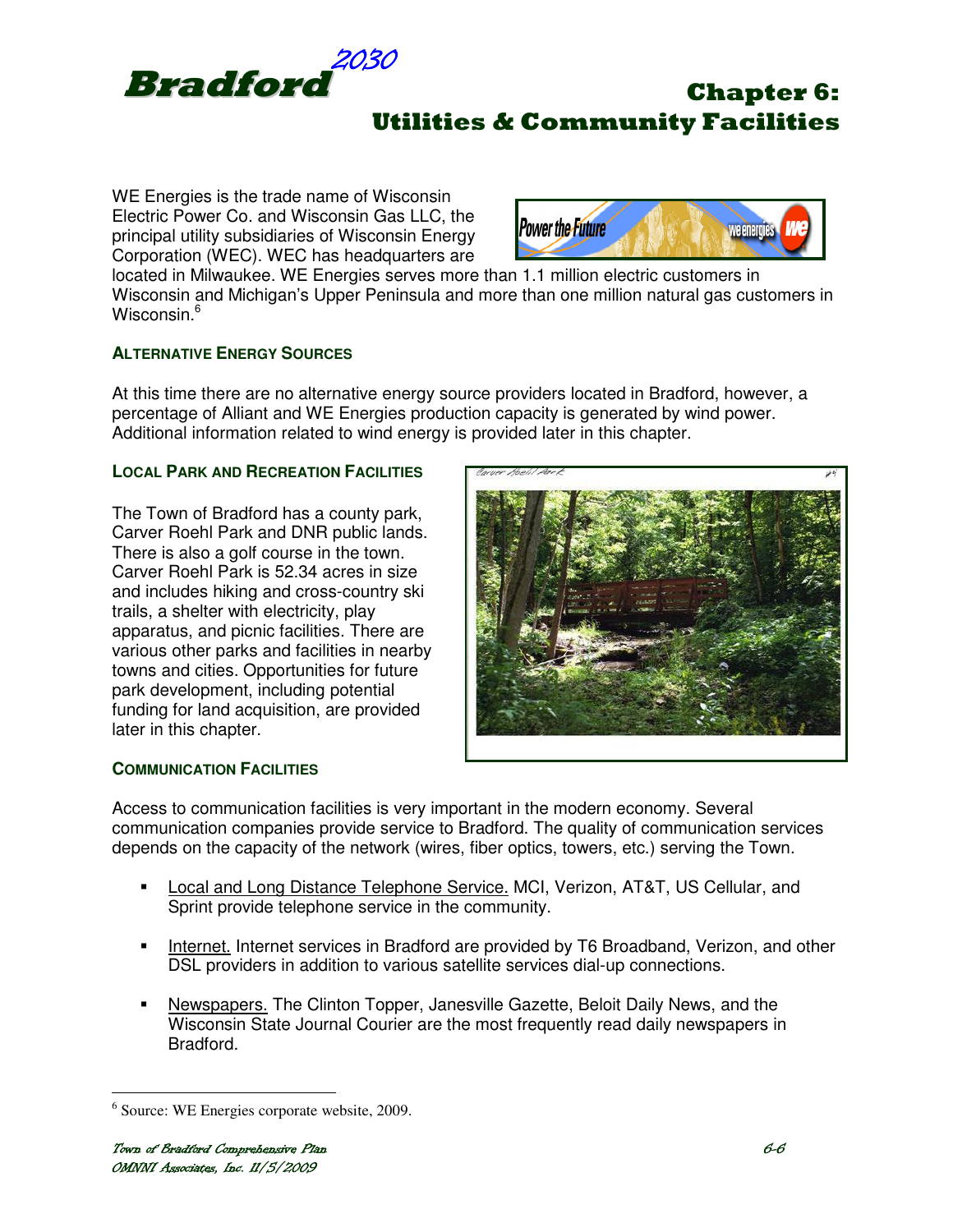

- Television and Radio. There are no television or radio stations located in Bradford, but signals are available from surrounding communities. Various cable and satellite providers offer television access in the community. A variety of televisions and radio stations are reachable by residents via antennae.
- Postal Service. The Avalon Post Office is located in nearby Avalon. The Town also has mail routes from Janesville, Clinton, and Darien.
- Cellular/PCS Towers. Cellular/PCS towers include Verizon and US Cellular on S. Avalon Road, AT&T on a monopole near O'Riley Road, and a third tower off of B-C Townline Road.

#### **CEMETERIES**

There are three cemeteries currently located in Bradford. Emerald Grove cemetery is located on Emerald Grove Road just south of USH 14/STH 11. Mt. Philip Cemetery is located east of O'Riley Road on B-C Townline Road. The third, Smithton Cemetery, is a very small, old cemetery on Carvers Rock Road just north of the Bradford Town Hall.

#### **HEALTH CARE FACILITIES**

There are no medical or healthcare facilities located in the Town of Bradford. The nearest providers are Mercy Health System, Dean Care, and Mercy Hospital in Janesville and the Beloit Clinic and Beloit Hospital in Beloit.

#### **CHILDCARE FACILITIES**

There are no licensed child-care or daycare providers currently located in the Town of Bradford. In general, people seek childcare providers located near their homes or near their places of employment. Town residents also have informal networks of child care (i.e. family or friends), and some residents may provide licensed childcare from their homes.

#### **LIBRARY**

The Arrowhead Library System was established in 1974 to expand and coordinate the Rock County Library System for local residents. Its delivery system connects with the state-wide delivery system to bring materials from throughout the state to the Rock County libraries. Residents utilize the services offered by the Clinton Public Library and Janesville Library, both members of the Arrowhead Library System.

#### **SENIOR SERVICES**

According to the 2000 U.S. Census, 103 Bradford residents (10.2% of the population) were age 65 or over, a decrease of six from the 1990 U.S. Census. However, demographic projections anticipate considerable growth in the Town's population of seniors during the coming two decades. As the percentage of the population over the age of 65 increases, increased scope of services may be required to serve this growing demographic group. As the demand for senior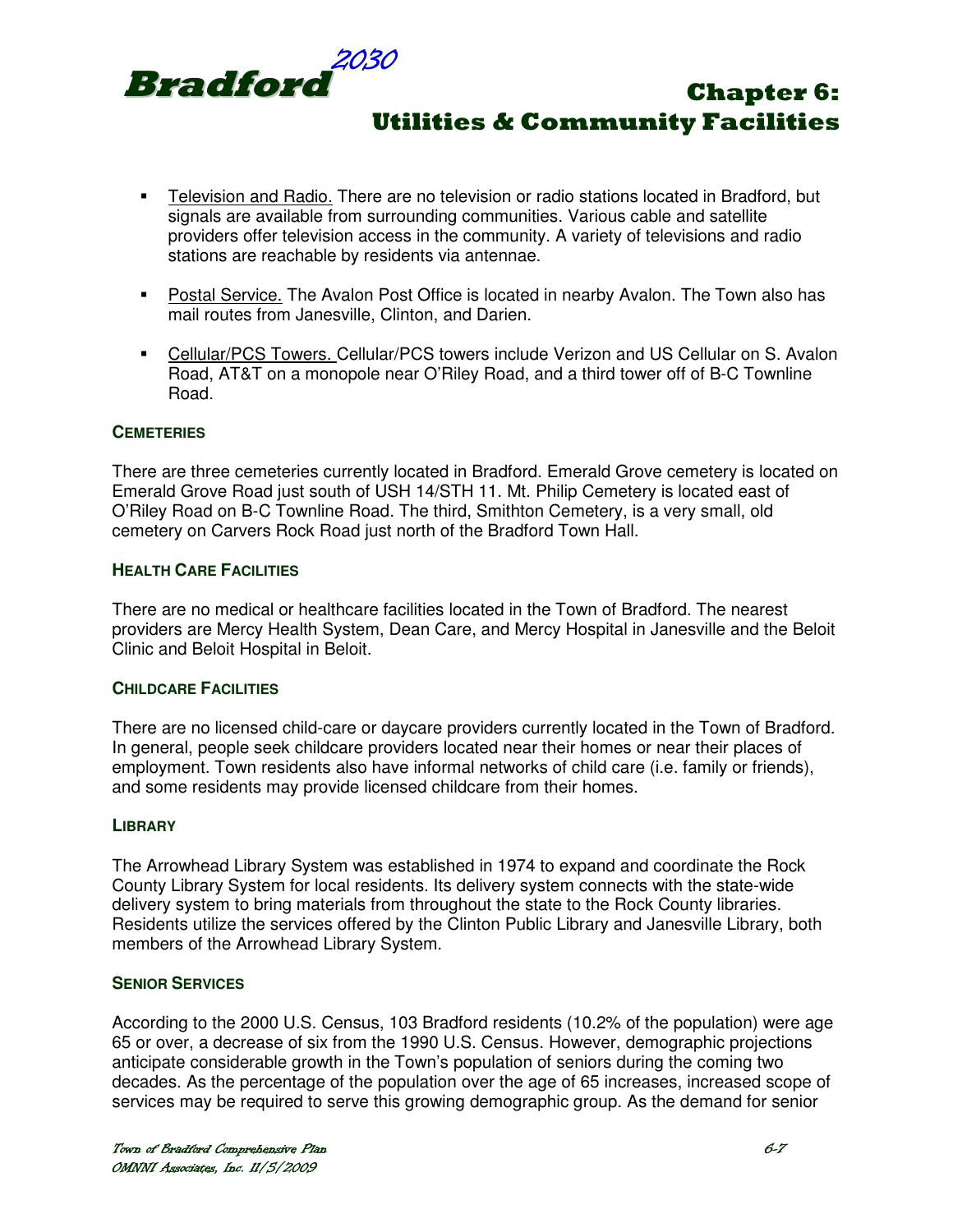

services grows during the coming decades the Town will work with Rock County to ensure that necessary services are available to those in need.

#### **SCHOOL DISTRICTS**

The Town of Bradford is served by the Clinton Community and Delavan/Darien School Districts. The majority of the community lies within the Clinton District boundaries with a smaller section in the eastern part of Bradford falling within the Delavan/Darien District (please see Community Facilities Map on page 6-10). A brief description of each of the Districts appears below.

• Clinton Community School District. The Clinton Community School District (CCSD) is ranked 167<sup>th</sup> in size of the 442 school districts in Wisconsin. It provides a 4k through  $12<sup>th</sup>$ grade education for 1,259 students in the Village of Clinton and the surrounding towns. The CCSD includes the Clinton Elementary, Middle and High Schools. District offices are located at 112 Milwaukee Road in Clinton.

 Clinton High School. The Clinton High School and Clinton Community School District, proud to be in partnership with family and community, are committed to ensure that all students receive a solid education foundation in a safe environment that fosters lifelong learning and empowers students to be contributing members of our global society.

 Clinton Middle School. Kids come first at Clinton Middle School. A dedicated staff challenges students to be accountable for and successful in their academic performance, co-curricular activities, and peer relationships. The middle school is home to fifth, sixth, seventh, and eighth grade students. Communication Arts provides instruction in English, reading, and research. Math, Social Studies, Science, Health, Physical Education, and elective classes are also part of the curriculum. The school district has an extensive special education program designed to meet the needs of all identified students.

 Clinton Elementary School. The Clinton Elementary School provides quality education to students in grades K through fourth.

- **Delavan/Darien School District<sup>7</sup>.** The Delavan/Darien School District (DDSD) is the 67<sup>th</sup> largest in the state, with a total 2009 enrollment of 2634 students. Facilities within the DDSD include: Delavan/Dairen High School: Phoenix Middle School; and Darien, Turtle Creek, and Wileman Elementary Schools. DDSD offices are located at 324 Beloit Street in Delavan.
- **Delavan-Darien High School offers a complete college preparatory program and courses** to prepare students for the world of work. Students leave the high school ready to compete in the workplace, in the technical college system, or at the university level. Add to this an excellent athletic program, music and drama productions, and advanced placement courses, and you have a recipe for success.

 $<sup>7</sup>$  Much of the text in this section was excerpted from the Delevan/Darien School District website, 2009.</sup>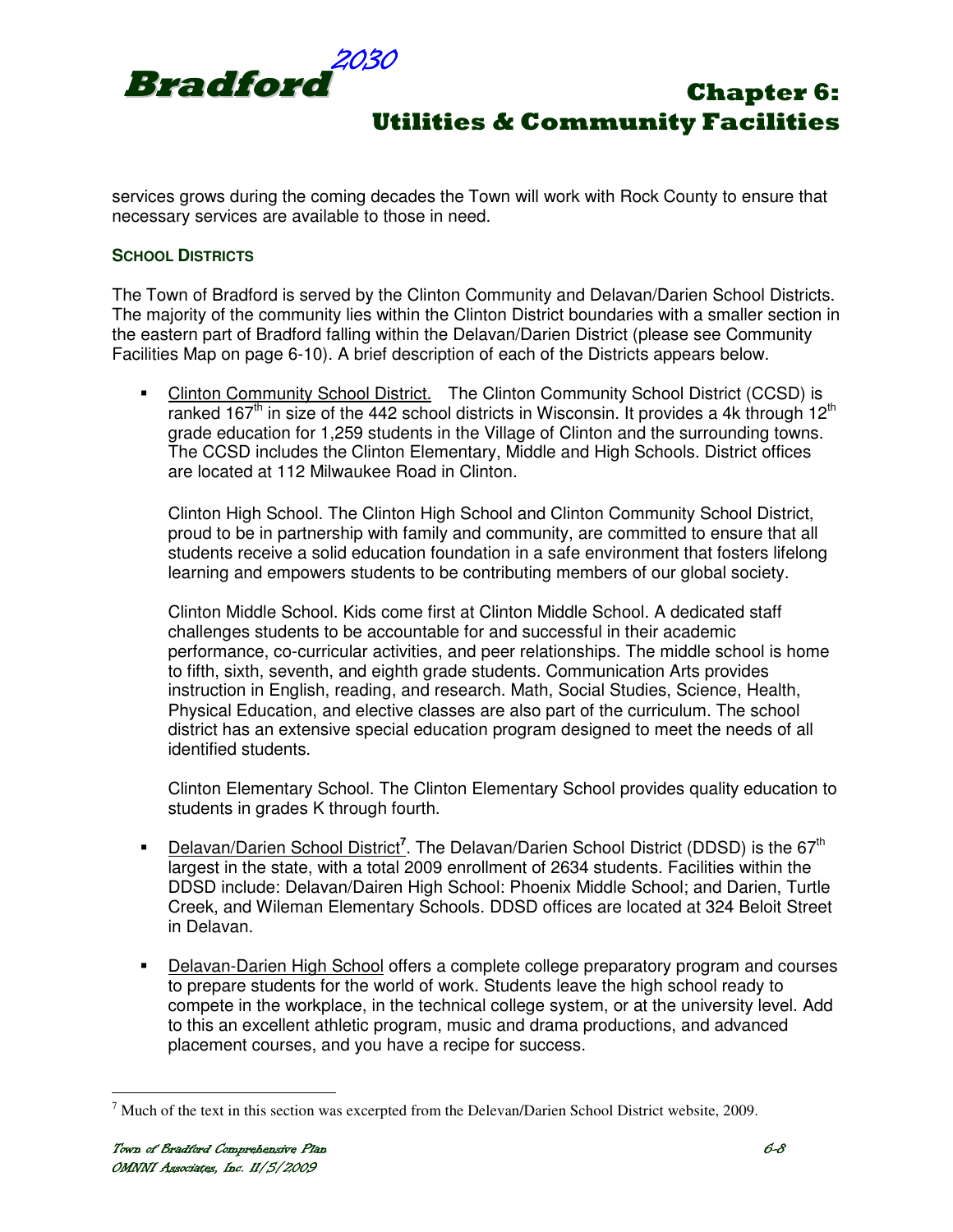

- Phoenix Middle School has recently completed major additions and renovations. Building on their strong elementary foundations, students are introduced to foreign languages, allied arts, and technology in the award-winning Tech Lab. Exploration and involvement are emphasized to help students broaden their horizons and begin to make decisions about their future interests.
- The district's three elementary schools, Darien, Turtle Creek, and Wileman, serve students from pre-kindergarten through fifth grade. Each school offers a complete program of academic education supplemented with art, music, and physical education. In addition, special opportunities for the gifted and accommodations for those with disabilities provide a comprehensive educational experience.

Like many school districts in Wisconsin, the Clinton and Delavan/Darien Districts have experienced fluctuating enrollment during recent years (see Table 21 at right). Under the full-time, inter-district open enrollment program, Wisconsin students may apply to attend school in any K-12 public school district in the state, regardless of whether or not they live in the district. Families of students who transfer from their local district do not pay

| Table 21: School District Enrollment Trends, 2001-08.     |                                    |                      |                                       |                      |  |  |
|-----------------------------------------------------------|------------------------------------|----------------------|---------------------------------------|----------------------|--|--|
| Year                                                      | <b>Clinton Community School</b>    |                      | <b>Delavan/Darien School District</b> |                      |  |  |
|                                                           | <b>District</b>                    |                      |                                       |                      |  |  |
|                                                           | <b>Total</b><br><b>Change from</b> |                      | <b>Total</b>                          | <b>Change from</b>   |  |  |
|                                                           | <b>Enrollment</b>                  | <b>Previous Year</b> | <b>Enrollment</b>                     | <b>Previous Year</b> |  |  |
| 2009                                                      | 1,259                              | 15                   | 2,634                                 | $-55$                |  |  |
| 2008                                                      | 1,244                              | $-11$                | 2,689                                 | $-44$                |  |  |
| 2007                                                      | 1,255                              | 28                   | 2,733                                 | $-42$                |  |  |
| 2006                                                      | 1,227                              | 100                  | 2,775                                 | $-29$                |  |  |
| 2005                                                      | 1,127                              | $-63$                | 2,804                                 | $-15$                |  |  |
| 2004                                                      | 1,190                              | $-10$                | 2,819                                 | 48                   |  |  |
| 2003                                                      | 1,200                              | 46                   | 2,771                                 | 30                   |  |  |
| 2002                                                      | 1,154                              | $-13$                | 2,741                                 | 52                   |  |  |
| 2001                                                      | 1,167                              | n/a                  | 2,689                                 | n/a                  |  |  |
| Source: Wisconsin Department of Public Instruction, 2009. |                                    |                      |                                       |                      |  |  |

tuition. However, a local district loses state aid for each student who transfers to another district and gains state aid for each student who transfers from another district. The program first took effect in the 1998-99 school year. It is designed to encourage competition among districts as a means of fostering improvement in public schools and to provide families with increased flexibility in their educational choices. Participation has increased each year since the program's inception.

Wisconsin also has a charter schools program. The Wisconsin Charter School Program was initiated in the 1993-1994 school year. Charter schools are public schools that are exempt from many state regulations and rules. In exchange, the schools are accountable to their chartering authority for meeting measurable goals in their charter. This freedom encourages various programs that may stimulate change, innovation, and creativity to enhance student learning. In 2004, there were 137 charter schools in the state. Charter schools are nonsectarian, employ DPI-certified staff, and participate in statewide assessments.

#### **TOWN HALL**

The Bradford Town Hall is located at 3622 South Carvers Rock Road.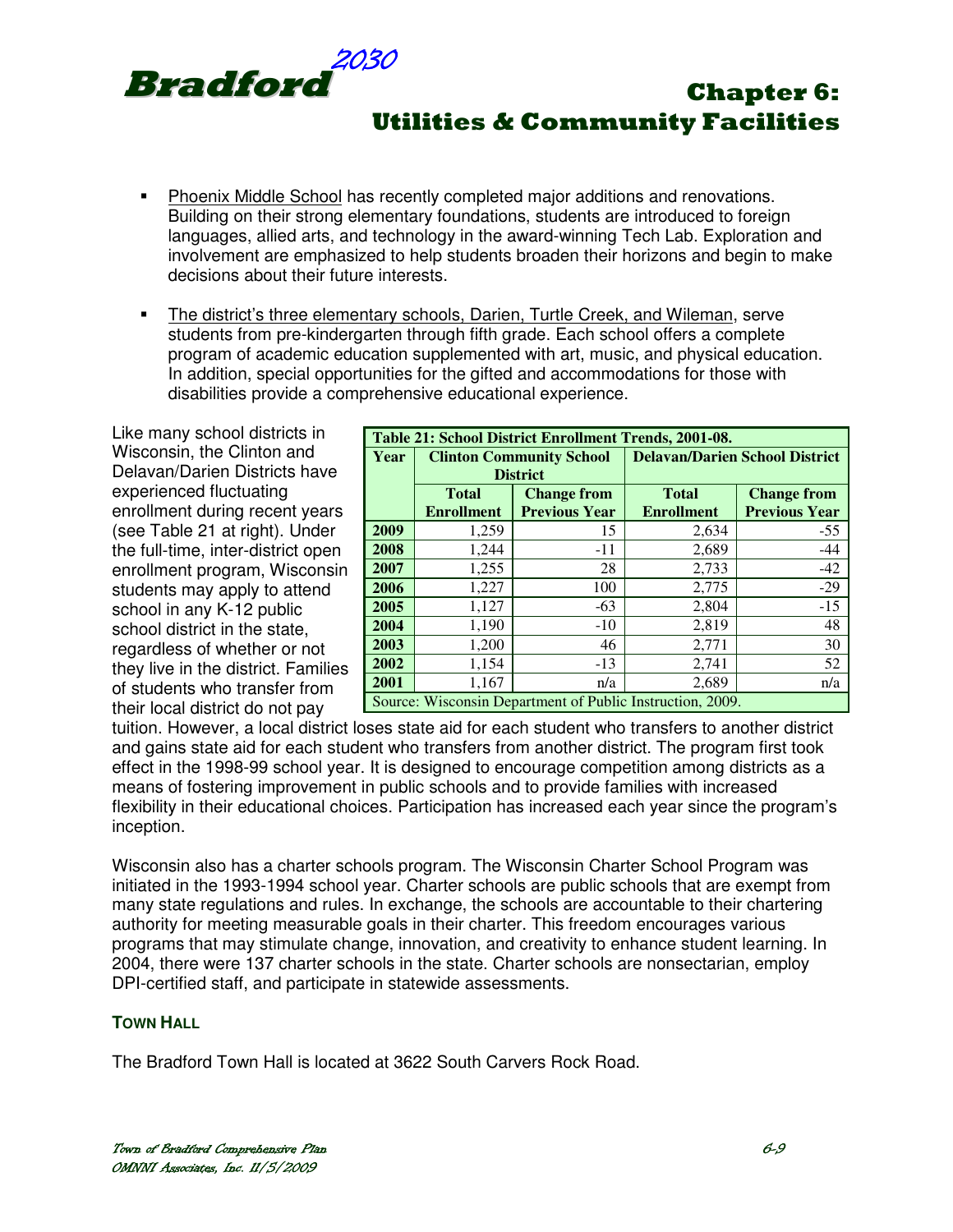

## **Community Services Inventory**

#### **SOLID WASTE DISPOSAL AND RECYCLING**

Residents in Bradford contract privately for solid waste disposal and recycling with various contractors including Waste Management, Lentells Disposal, and Nienhuis and Sherman Sanitation, among others. The Town contracts with Lentells Disposal of Beloit which provides a drop-off site for recycling once per month.

#### POLICE PROTECTION

Police protection in the Town of Bradford is provided by the Rock County Sheriff's Department (RCSD) located at 200 E. U.S. Highway 14 in Janesville. The Law Enforcement Services Division employs a variety of resources to control crime or other unlawful or dangerous activity that occurs within our community. Deputies will quickly respond to nearly any emergency and attempt to protect citizens and restore order. They engage in traffic enforcement, crime prevention initiatives, and criminal investigations. Arrest warrants are served and orders of the court are enforced to support the Constitution and ensure that justice is served. In all of these efforts, the Sheriff's Office is dedicated to honesty, integrity and professionalism.

The Correctional Services Division is responsible for the security and safety of all inmates in the custody of the Rock County Sheriff's Office. In addition, Correctional Services staff administer all community corrections and jail diversion programs that are sponsored by this office. Finally, our personnel ensure that our inmates make all required court appearances and that extraditions and other prisoner transports are completed in a safe and timely manner.<sup>8</sup>

Bradford has a Town Constable whose primary responsibility is providing animal control.

#### **FIRE PROTECTION**

The Town of Bradford is part of the jointly owned Clinton Fire Protection District (CFPD) with assistance available from other area fire departments. The CFPD fire station is located at 145 Ogden Street in Clinton. The department has an on-call staff of 29 volunteer firefighters. Services provided by CFPD include fire suppression, hazardous material response, rescue and vehicle rescue.

#### **EMERGENCY MEDICAL SERVICE**

Emergency medical service is provided by the jointly owned, Clinton Fire Protection District. Licensed volunteers from throughout the respective communities staff the EMS services.

<sup>&</sup>lt;sup>8</sup> Much of the narrative in this section was excerpted from the Rock County Sheriff Office website, http://www.co.rock.wi.us/Dept/Sheriff/Sheriff.htm, 2009.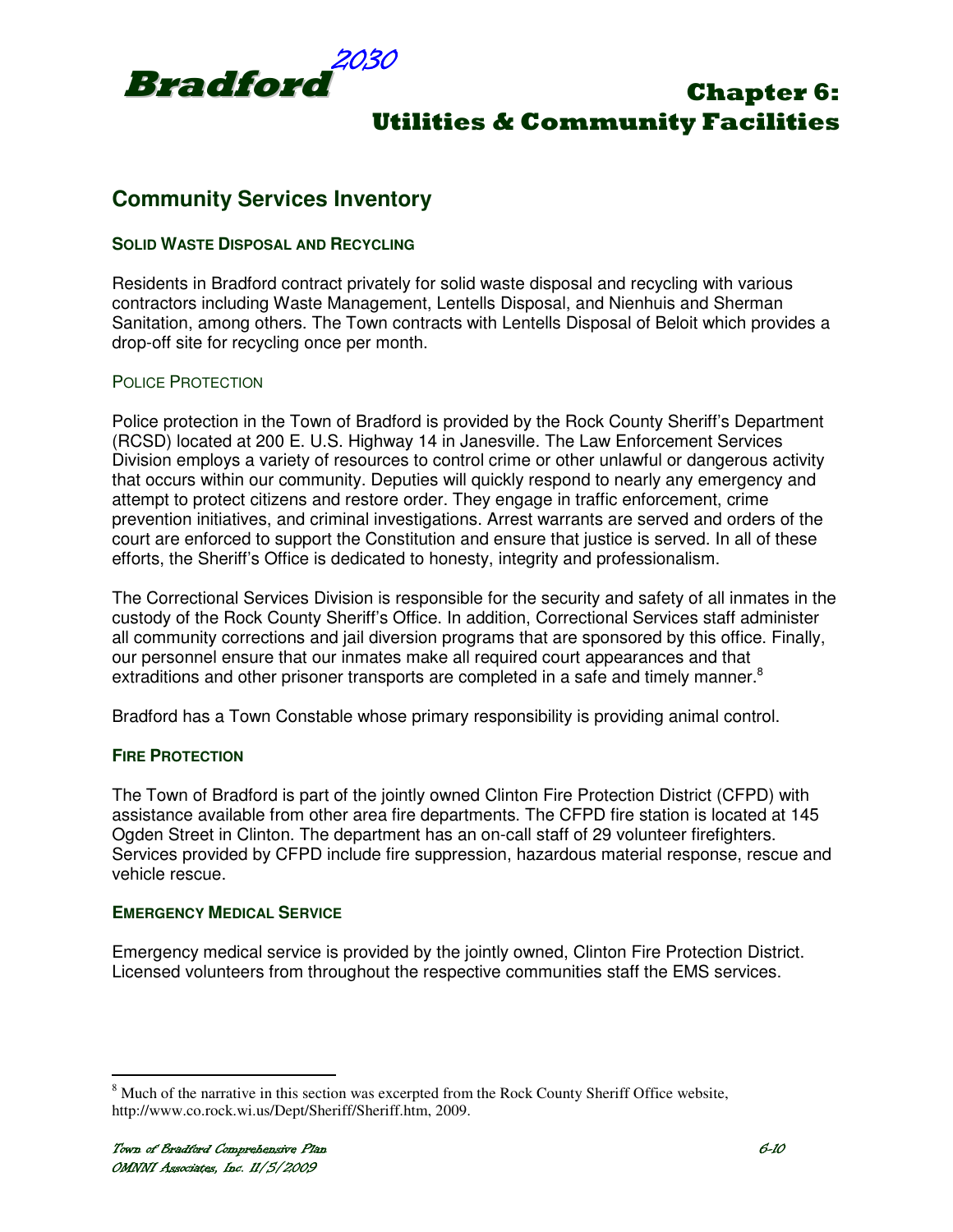

#### **ANIMAL CONTROL**

Animal control in Bradford is provided by the Town Constable and under an annually-reviewed contract with the Rock County Humane Society.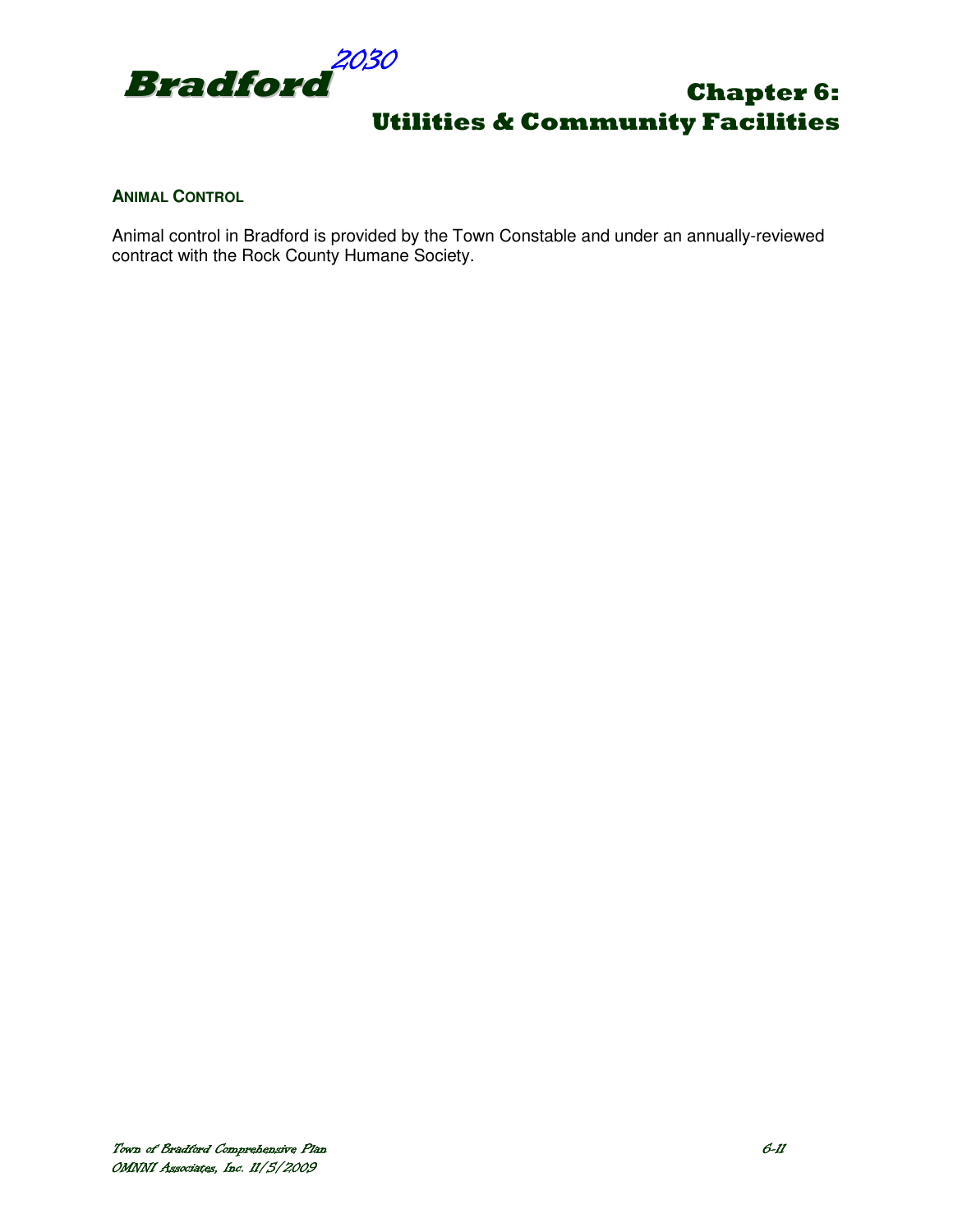

# COMMUNITY FACILITIES MAP TO BE INSERTED HERE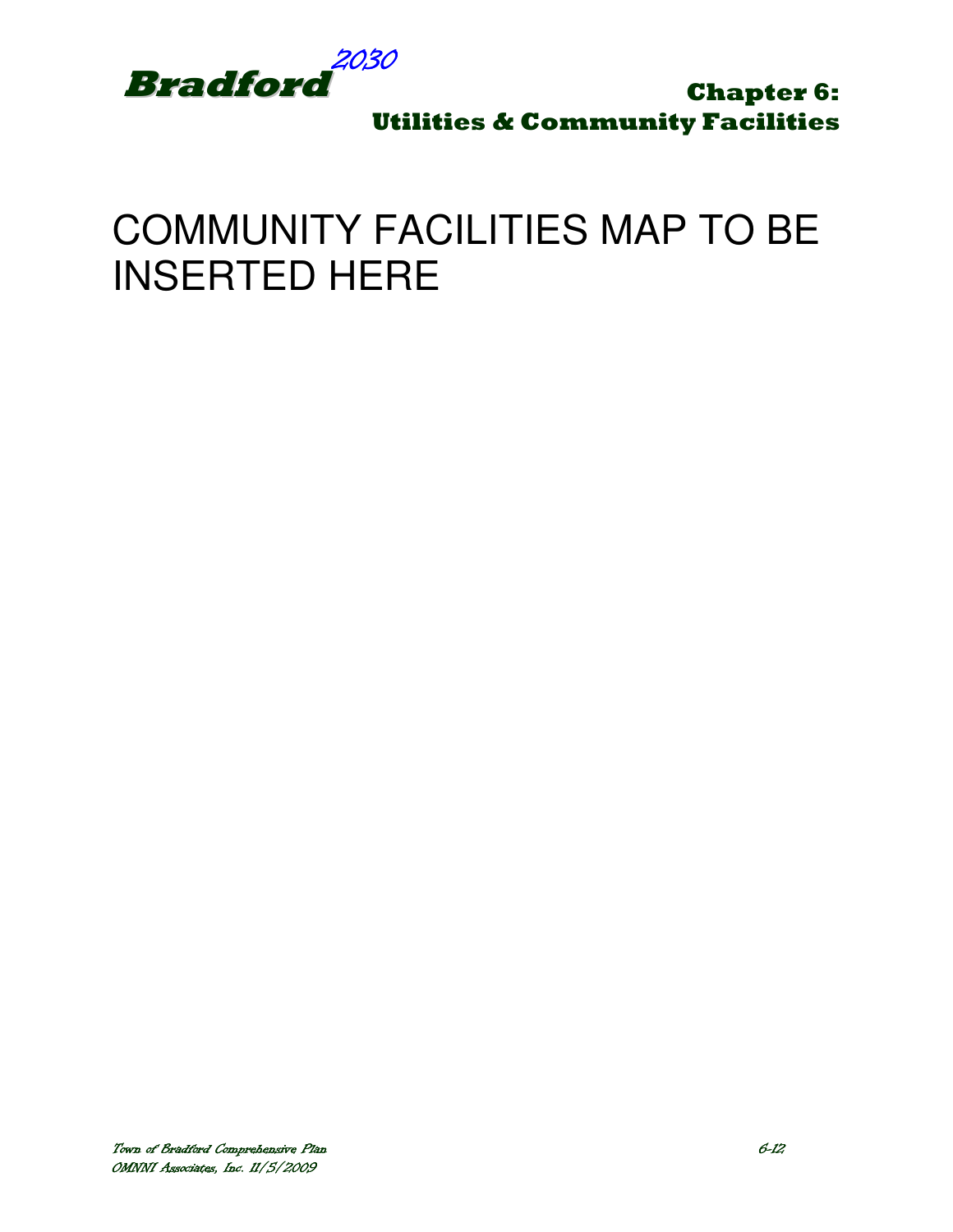

## **Utilities and Community Facilities Issues & Opportunities**

This section of the chapter describes the various issues, concerns, and opportunities related to utilities and community facilities that arose during the SWOT and Vision Exercises and during monthly meetings of the Bradford Planning and Zoning Committee.

#### **MAINTAINING REASONABLE TAX LEVELS**

Town residents respect the fiscal discipline demonstrated by local officials and value their reasonable tax rates. Given limited finances, coupled with long-term uncertainties surrounding Wisconsin's shared revenue program and state-imposed levy limits, the Town of Bradford understands the need to carefully consider all expenditures. This consideration certainly extends to providing utilities and community facilities for the community. To provide efficient, cost-effective services, the Town has a history of cooperatively working with neighboring communities and Rock County (i.e. fire protection, police protection, senior services, road maintenance, etc.). Regionalizing services can minimize duplication and promote cost efficiency, which may reduce the tax burden for all residents. To keep local taxes at a reasonable level, Bradford will continue to consider shared service opportunities with neighboring communities.

#### **WIND ENERGY**

With the rising cost of energy in the U.S., capturing the wind has grown in popularity as a source of alternative, renewable energy. Although it is a very cost-effective source of electricity, it has raised other concerns, particularly with respect to wildlife. Opponents of wind farms have argued that the rotating blades can disrupt, and even kill, certain bird and bat species. Studies conducted on the affect of wind turbines on bird and bat mortality have thus far shown minimal impacts. However, proponents believe that the greater benefit provided by this renewable energy source, given increased awareness of global climate issues, more than justifies its recent and future growth.



Wind turbines in Kewaunee County. Source: Renewable Energy Policy Project, 2007.

Current wind-generation capacity is found in the locations listed below. A listing of proposed wind power projects in Wisconsin can be found in Table 22 on 6-13.

- De Pere, Brown County: 1.2 MW (megawatts)
- Red River, Kewaunee County: 11.22 MW
- Lincoln, Kewaunee County: 9.24 MW
- 
- Byron, Fond du Lac County: 1.32 MW<br>• Monfort Wind Farm (Eden. Iowa City): 30MW **Monfort Wind Farm (Eden, Iowa City):**
- Green Field Blue Sky (Fond du Lac County) 154MW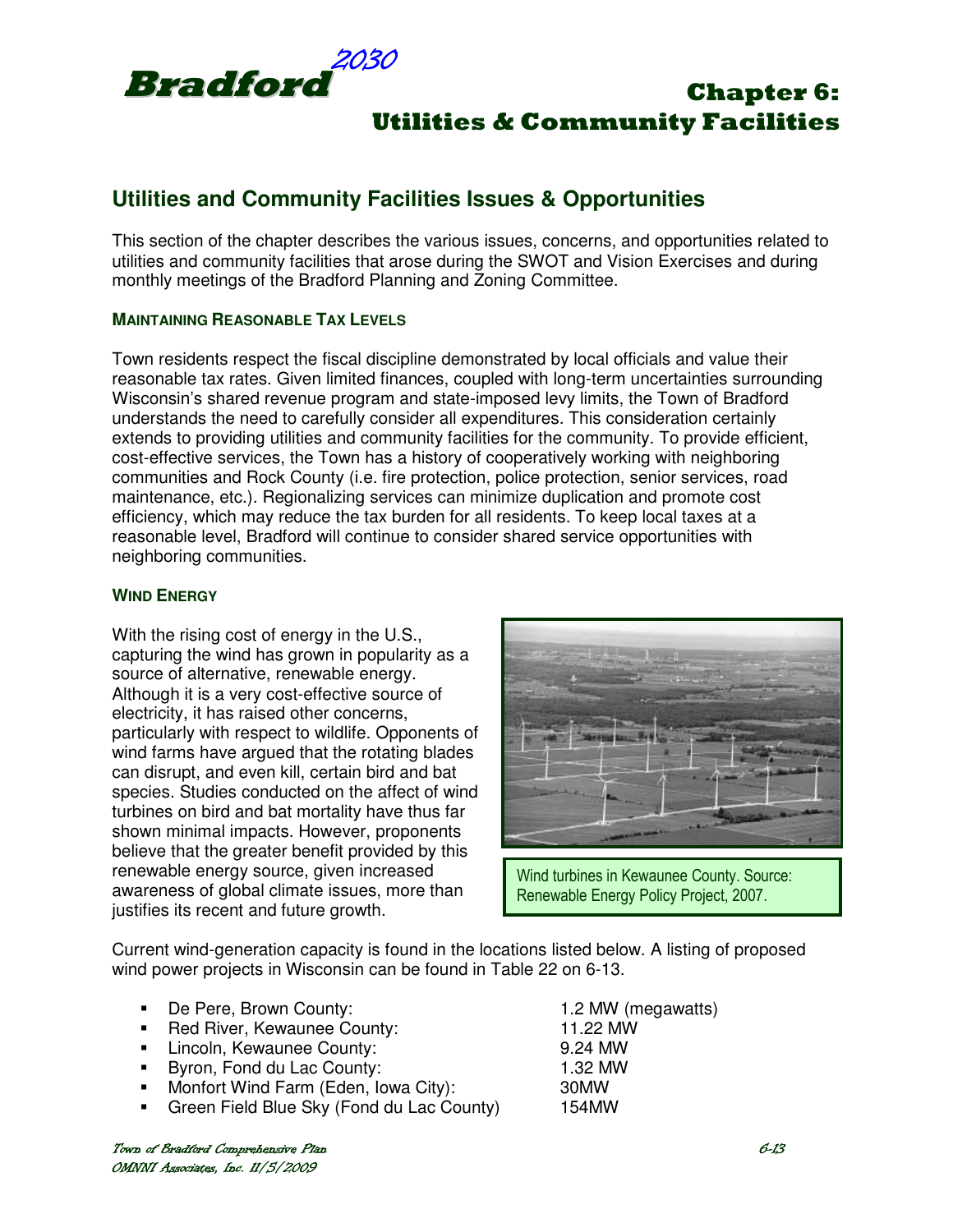

The Town of Bradford does not have an ordinance focused on the regulation of wind turbines. To effectively regulate their placement and operation, the Town should consider adopting such an ordinance. A model ordinance has been drafted by the Wisconsin Department of Administration (available on-line at

http://www.doa.state.wi.us/docview2asp?docid=2869&locid=5). It must be mentioned, however, that the State legislature is considering adopting state-wide standards for wind farms similar in scope to ATCP-51, the livestock siting standards.

The installation of wind turbines, should they be constructed, will result in benefits and challenges in Bradford. Challenges are largely focused on three aspects: visibility, noise, and wildlife impacts.

1. Wind towers are highly visible. Modern wind turbines producing power on the megawatt scale typically stand 212+ feet, with blade rotors of about 230+ feet in diameter (up to 393 feet tall and 341 foot rotor diameters for the 3.6 MW turbine)<sup>9</sup>. Wind power plants consist of clusters or lines of turbines spread across hilltops, ridgelines, or open stretches of water. Turbine viewsheds, or distances within which the turbines can be readily seen, can reach 5 miles. A formal study conducted by the Renewable Energy Policy Project indicated that the wind turbines in Kewaunee County had

| <b>Table 22: Comparison of Sound Levels.</b>                                                                                                                                                                                                                                                              |                           |                                   |  |  |
|-----------------------------------------------------------------------------------------------------------------------------------------------------------------------------------------------------------------------------------------------------------------------------------------------------------|---------------------------|-----------------------------------|--|--|
| <b>Source</b>                                                                                                                                                                                                                                                                                             | <b>Distance</b><br>(feet) | <b>Sound Levels</b><br>(decibels) |  |  |
| <b>Jet Engine</b>                                                                                                                                                                                                                                                                                         | 200                       | 120                               |  |  |
| <b>Freight Train</b>                                                                                                                                                                                                                                                                                      | 100                       | 70                                |  |  |
| <b>Vacuum Cleaner</b>                                                                                                                                                                                                                                                                                     | 10                        | 70                                |  |  |
| Freeway                                                                                                                                                                                                                                                                                                   | 100                       | 70                                |  |  |
| <b>Large Transformer</b>                                                                                                                                                                                                                                                                                  | 200                       | 55                                |  |  |
| <b>Wind in Trees</b>                                                                                                                                                                                                                                                                                      | 40                        | 55                                |  |  |
| <b>Light Traffic</b>                                                                                                                                                                                                                                                                                      | 100                       | 50                                |  |  |
| <b>300 kW Wind Turbine</b>                                                                                                                                                                                                                                                                                | 400                       | 45                                |  |  |
| <b>Soft Whisper</b><br>5                                                                                                                                                                                                                                                                                  |                           |                                   |  |  |
| Source: Paul Gipe, Wind Energy Comes of Age, 1995, as<br>cited in National Wind Coordinated Committee, "Wind<br>Energy Environmental Issues," Wind Energy Series, January<br>1997 and "The Environmental Case for Wind Power in<br>Wisconsin," Elizabeth Ridlington and Jennifer Giegerich,<br>July 2005. |                           |                                   |  |  |

no negative effect on the property values in the view shed, described as the 5-mile radius around the wind turbines<sup>10</sup>.

- 2. Wind power plants produce steady, low-volume noise caused by wind trailing off rotor blades and by the machinery driven by the turbines. The wind itself may mask any such noise produced by the turbine. Table 22 provides a comparison of noise volumes.
- 3. Compared with other energy sources, wind has a modest impact on wildlife. It does not require the mining or transportation of fuel, nor does it produce air pollution or contribute to global warming. Wind installations do consume small amounts of land for each turbine footing and may alter wildlife behavior in the surrounding areas. Some species change their feeding, breeding, and nesting habits within the immediate area of wind towers. In areas where the land is already used for intensive agriculture (i.e. row crops), the wildlife

 $\overline{a}$ 9 Source: General Electric

<sup>&</sup>lt;sup>10</sup> Source: Renewable Energy Policy Project, *The Effect of Wind Development on Local Property Values*, 2003.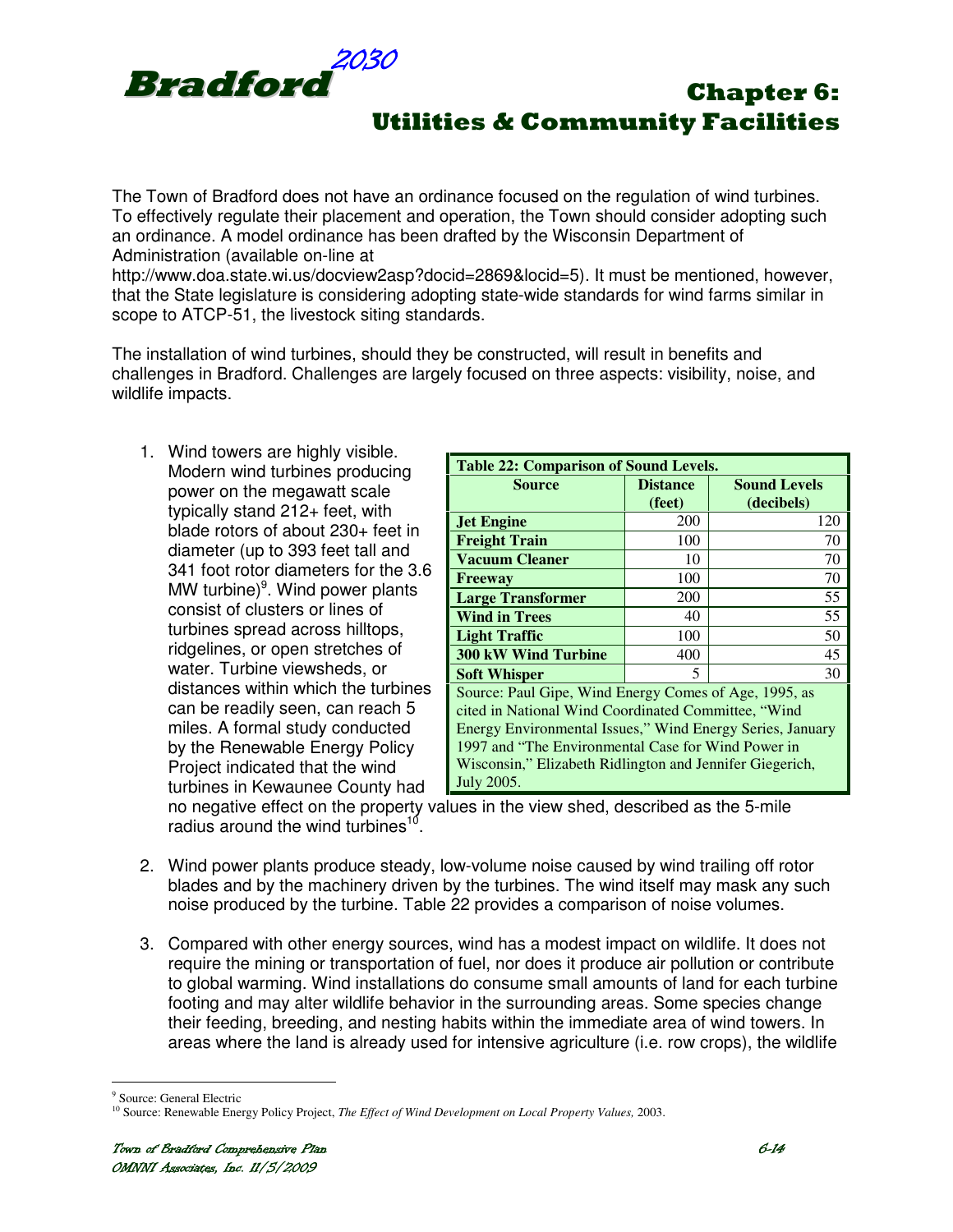

impact and habitat loss is minor. In more remote areas, the disruption from a wind farm will be more significant, if only from a visual perspective. Overall, wind power projects are responsible for one or two of every 10,000 bird collision-deaths in the country annually. Housecats, office buildings, and patio doors each kill far more birds than wind turbines<sup>11</sup>.

There are several benefits that may be accrued by the Town of Bradford should it encourage the creation of wind farms in the community. First, Town has a relatively low population density. This would help to limit the impact of the towers (particularly with respect to noise) to the limited number of people living within 500 or 1000 feet of the proposed structures. Moreover, the lease of land for the turbines will provide a source of revenue for those landowners on which the tower is sited. Since many of these landowners are farmers, the supplemental income will help to sustain their farm operation. Finally, by siting any prospective towers in the community, demand for additional residential development in this portion of the town will likely be reduced, therefore, helping the town to retain its undeveloped lands and farmland resources. However, any proposal to site wind farms in the Town is sure to generate passionate discussion regarding their merits.

| Table 23: Proposed Windpower Projects in Wisconsin, 2007. |                             |                          |                       |                |                            |
|-----------------------------------------------------------|-----------------------------|--------------------------|-----------------------|----------------|----------------------------|
|                                                           | <b>Town/County</b>          | <b>Developer</b>         | <b>Utility</b>        | <b>MW</b>      | <b>Name and In-service</b> |
|                                                           |                             |                          |                       |                | <b>Date</b>                |
| $\mathbf{1}$                                              | <b>Fond du Lac and</b>      | Invenergy, LLC.          | MG&E (15 MW),         | 99             | <b>Forward Wind Center</b> |
|                                                           | <b>Dodge Cty</b>            |                          | WPPI (25 MW), Other   |                | $-2008$                    |
|                                                           |                             |                          | utilities             |                |                            |
| $\overline{2}$                                            | <b>Marshfield- Calumet</b>  | WE Energies              | WE Energies           | 145            | Blue Sky / Green           |
|                                                           | and Fond du Lac Cty         |                          |                       |                | $Field - 2008$             |
| $\overline{\mathbf{3}}$                                   | <b>Eden and Empire-</b>     | <b>Alliant Energy</b>    | <b>Alliant Energy</b> | 68             | Cedar Ridge - 2008         |
|                                                           | <b>Fond du Lac Cty</b>      |                          |                       |                |                            |
| $\overline{\mathbf{4}}$                                   | <b>Herman-Dodge Cty</b>     | Midwest Wind             | <b>WPPI</b>           | 54             | Butler Ridge - 2008        |
|                                                           |                             | Energy                   |                       |                |                            |
| $5\overline{)}$                                           | <b>Springfield-Dane Cty</b> | EcoEnergy LLC.           | None                  | 9              | $EcoDane - 2008$           |
| 6                                                         | <b>Seymour-Lafayette</b>    | Horizon Wind             | None                  | 99             | Darlington Wind            |
|                                                           | <b>Cty</b>                  | Energy                   |                       |                | $Farm - 2009$              |
| $\overline{7}$                                            | <b>Eden-Fond du Lac Cty</b> | Eden Wind Energy,        | None                  | 3              | 2007-08                    |
|                                                           |                             | LLC.                     |                       |                |                            |
| 8                                                         | <b>Addison-Washington</b>   | Addison Wind             | None                  | $\overline{2}$ | 2007-08                    |
|                                                           | Cty                         | Energy, LLC.             |                       |                |                            |
| $\boldsymbol{9}$                                          | <b>Rhine, Sheboygan Cty</b> | <b>Ritger Law</b>        | None                  | $\overline{2}$ | Unknown                    |
| 10                                                        | <b>Ashford-Fond du Lac</b>  | Eden Wind Energy,        | None                  | 3              | Unknown                    |
|                                                           | Cty                         | LLC.                     |                       |                |                            |
| 11                                                        | <b>Fredonia-Ozaukee Cty</b> | <b>Ritger Law</b>        | None                  | 1.65           | Unknown                    |
| 12                                                        | Two Creeks, Mishicot,       | Navitas Energy           | None                  | 98             | Unknown                    |
|                                                           | and Two Rivers -            |                          |                       |                |                            |
|                                                           | <b>Manitowoc Cty</b>        |                          |                       |                |                            |
| 13                                                        | <b>Randolph and Scott-</b>  | <b>Midwest Renewable</b> | None                  | 80             | Columbia Wind Farm         |
|                                                           | <b>Columbia Cty</b>         | Energy                   |                       |                | $-2008$                    |

 $\overline{a}$ <sup>11</sup> Source: Wallace Erickson, et. al., Avian Collisions with Wind Turbines: A Summary of Existing Studies and Comparison to Other Sources of *Avian Collision Mortality in the United States*, National Wind Coordinating Committee, August 2001.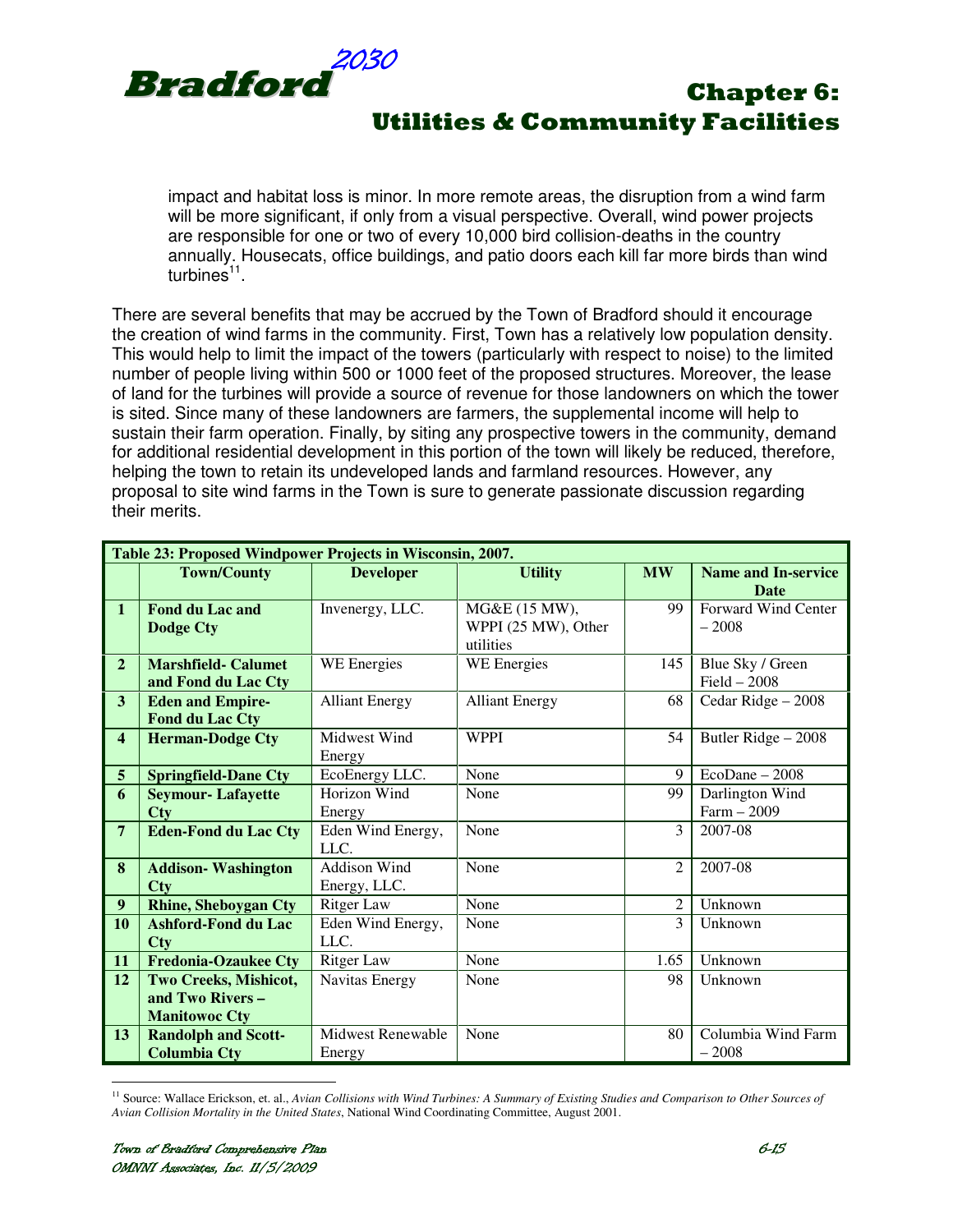

| $\vert$ 14                                             | <b>Mishicot-Manitowoc</b>    | <b>Emerging Energies</b> | None        | 19      | 2008         |
|--------------------------------------------------------|------------------------------|--------------------------|-------------|---------|--------------|
|                                                        | $\bf C$ ty                   |                          |             |         |              |
| $\vert$ 15                                             | <b>Ridgeville-Monroe Cty</b> | Invenergy, LLC.          | None        | 75      | 2008-09      |
| $\vert$ 16                                             | <b>Glenmore-Brown Cty</b>    | <b>Emerging Energies</b> | None        | 12-19   | 2008         |
| $\vert$ 17                                             | <b>Chilton and Rantoul-</b>  | EcoEnergy, LLC.          | None        | 60-80   | Ecomet, 2009 |
|                                                        | <b>Calumet Cty</b>           |                          |             |         |              |
| $\vert$ 18                                             | <b>Casco-Kewaunee Cty</b>    | Urban Wind Co.           | None        | $5-10$  | 2008         |
| $\vert$ 19                                             | <b>New Holstein-Calumet</b>  | EcoEnergy, LLC.          | <b>WPPI</b> | $Up$ to | 2008-09      |
|                                                        | Cty, Kaukauna-               |                          |             | 24      |              |
|                                                        | <b>Outagamie Cty,</b>        |                          |             |         |              |
|                                                        | <b>Westby-Vernon Cty,</b>    |                          |             |         |              |
|                                                        | and Evansville-Rock          |                          |             |         |              |
|                                                        | <b>Ctv</b>                   |                          |             |         |              |
| Source: RENEW Wisconsin, www.renewwisconsin.org, 2007. |                              |                          |             |         |              |

#### **PARK AND RECREATIONAL OPPORTUNITIES**

The National Recreation and Park Association (NRPA) recommend a community standard of 10 acres of local recreation land per 1,200 residents. The current population of Bradford is an estimated 918 persons, with a projected 2025 population of 1,018. To meet the NRPA standard by 2025, the Town would need a minimum of 8.5 acres of public parkland.

The funding of local parkland acquisition and development has become more difficult with recent legislation limiting local government's ability to establish and enforce impact fees upon new residential development projects. As a result, more Wisconsin communities are seeking grant funding to offset the cost of park and recreation development. Wisconsin statutes prohibit local government from applying for State and Federal park and recreation funding without a locallyadopted Comprehensive Outdoor Recreation Plan (CORP).

By adopting and periodically updating an Outdoor Recreation Plan, the Town will become eligible for state grant funds. Grants, donations, park impact fees (which can be collected from developers proposing any new land divisions or subdivisions -

## What is a Comprehensive Outdoor Recreation Plan?

A Comprehensive Outdoor Recreation Plan, or CORP, is a document that describes existing open spaces, parks, and recreational facilities and identifies future needs. Typical components of a CORP include:

- A definition of the planning area
- **The identification of park and outdoor** recreation planning standards
- An inventory of existing parks, trails, wildlife areas, and other recreational assets
- A natural resources assessment
- A park and outdoor recreation facility needs assessment
- **Recommendation for necessary** facilities and improvements
- A trail plan
- Acquisition, maintenance, and operation recommendations
- Goals, objectives, and policies
- Maps of existing and proposed parks and recreational facilities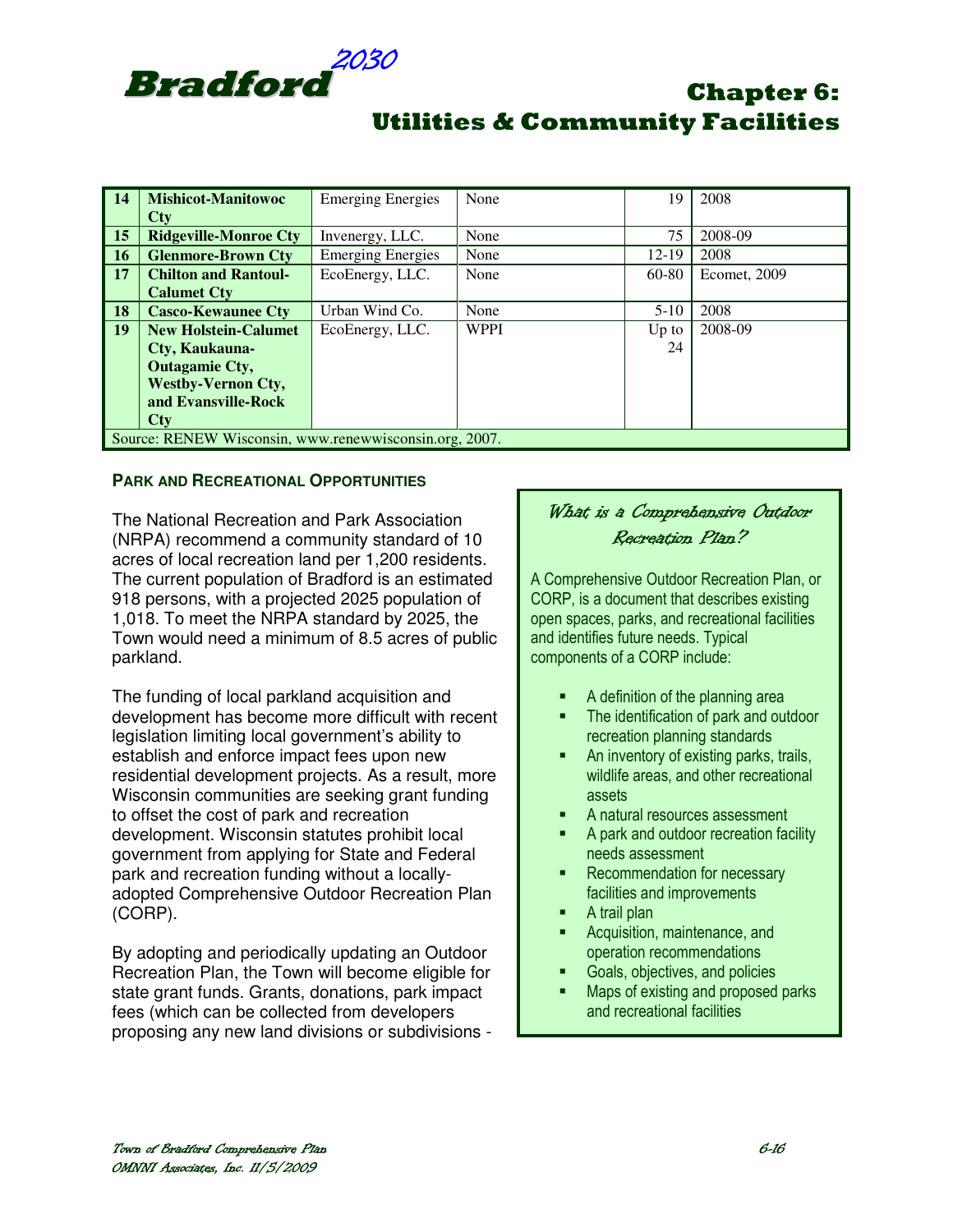

must be compliant with Act  $477$ <sup>12</sup> are all tools available to offset taxpayer costs for new park space. Potential locations for future parks and recreational facilities are illustrated on the Future Land Use Map in Chapter 10.

## **Utilities and Community Facilities Programs**

Numerous grant and loan programs are available to Town government to finance future improvements. Programs are available through the State of Wisconsin and the federal government. The following sections provide a description of some of the opportunities available to the Town of Bradford.

#### **WATER AND WASTEWATER GRANT AND LOAN PROGRAM**

The USDA Rural Development (Rural Utility Service) has a water and wastewater grant and loan program to assist cities, villages, tribes, sanitary districts, and towns in rural areas with a population up to 10,000. The program provides loans and grants to construct, improve, or modify municipal drinking water and wastewater systems, storm sewers, and solid waste disposal facilities. This program may be useful for establishing shared/cluster sanitary and water systems in Bradford.

#### **STATE TRUST FUND LOAN PROGRAM**

The Board of Commissioners of Public Lands provides this loan program with terms of up to 20 years and deeply discounted interest rates. Loans may be used for a variety of purposes including: road improvements, water and sewer, equipment, recreational facilities, industrial development, and other public facilities that may include community centers/halls and trail development. The funds available fluctuate annually. The current annual loan limit is \$2,000,000. The Town of Bradford could utilize these funds for development of new park facilities, trails, road projects (including projects to pave shoulders for trail routes), or expansion and renovation of the Town Hall. However, it must again be noted that federal and state funding for parks acquisition is contingent upon the approval and adoption of a local CORP (see box on previous page).

#### **RURAL DEVELOPMENT COMMUNITY FACILITY GRANTS**

The USDA Rural Development also offers grants to communities seeking to build or improve their community facilities. These include schools, libraries, childcare, hospitals, medical clinics, assisted living facilities, fire and rescue stations, police stations, community centers, public buildings and transportation. These grants are awarded to communities with a population up to 20,000 based on a competitive application process.

<sup>&</sup>lt;sup>12</sup> Passed May 30, 2006, Act 477 updates impact fee legislation. Counties can no longer collect impact fees, and municipalities can no longer use them for "other transportation uses," "other recreational uses," or vehicles. Fees are to be collected from the builder or property owner within 14 days of the issuance of the building or occupancy permit, must be placed in separate accounts, and must be spent within 7 years or refunded.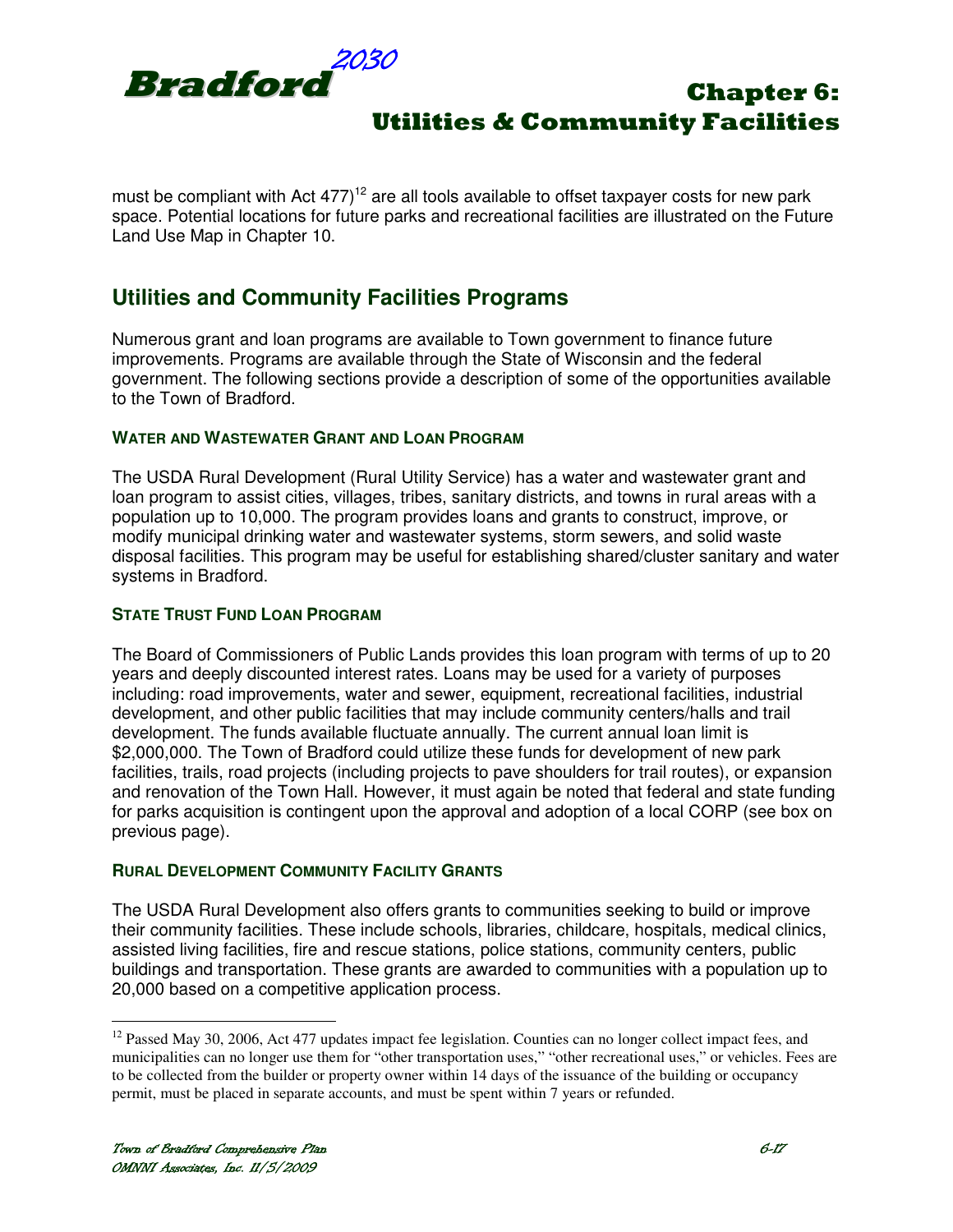

#### **ASSISTANCE TO FIREFIGHTERS GRANT PROGRAM**

The U.S. Department of Homeland Security awards competitive grants to fire departments and non-affiliated emergency medical services that will enhance the ability of first responders and firefighters. In 2006, the program was allotted \$485,595,000 to be disbursed through three separate programs: the Assistance to Firefighters Grant, Staffing for Adequate Fire and Emergency Response Grants, and Fire Prevention and Safety Grants.

#### **STATE STEWARDSHIP FUND**

The Stewardship Fund is the State of Wisconsin's land acquisition program for public outdoor recreation and habitat protection. Administered by the Department of Natural Resources, the fund makes 60 million dollars a year available to buy land for nature-based parks and associated infrastructure improvements, trails, habitat areas, and campgrounds. The funds can also be used for shoreland stabilization and riparian buffer enhancement projects. The Stewardship Grants provide up to a 50% match in funds to that coming from the local government. In order to be eligible, local and tribal governments must have a DNR approved Comprehensive Outdoor Recreation Plan or Master Plan that has also been adopted by the local governing unit (Town Board). Bradford could use these funds to establish local trails or a new nature-based park and its associated infrastructure.

#### **CAPITAL IMPROVEMENTS PLAN**

A Capital Improvements Plan (CIP) is typically a five-year plan with updates occurring annually. Capital items are generally defined as those items that are more expensive and will last at least 3-5 years. These items are financed through borrowing, as they may overburden the annual operating budget. A general CIP includes a community's capital items such as:

- **Parkland acquisition and improvements**
- **Trail development projects**
- **Public buildings improvements and maintenance**
- Emergency vehicle or road maintenance vehicle purchase and replacement
- **Street maintenance and reconstruction**
- **-** Replacement of aged sanitary sewer and water mains

The Town of Bradford does not currently use a CIP. To more effectively implement the Comprehensive Plan and prepare for future expenditures, the Town should consider developing a CIP.

## **Coordination with Other Comprehensive Plan Chapters**

Utilities and community facilities can dictate future planning for a community if capacity, location, and services are not adequate to support development. Therefore, it is important to inventory existing utilities and community facilities to understand how utilities and community facilities will be provided during the tenure of the Comprehensive Plan.